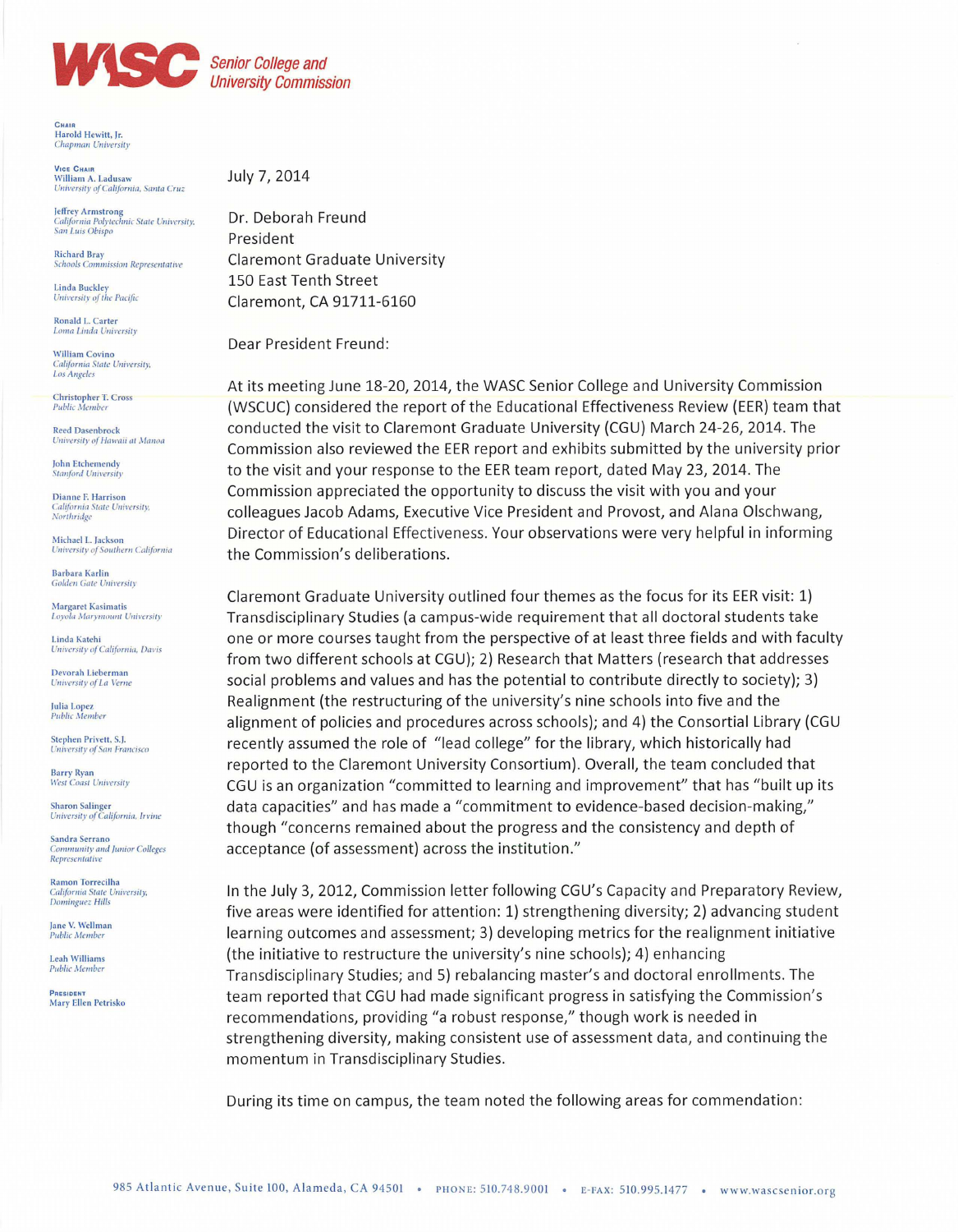Realignment. The team praised CGU for completing a significant realignment of its nine schools with "expediency and thoughtfulness" and "skill and sensitivity." While additional work is still needed, such as the development of a new budget model, the team reported that CGU has created "a more efficient and robust organizational structure" and has put in place joint academic and administrative committees (shared governance) and a "transparent and inclusive" decision-making process that have led to a "cooperative spirit ... that serves CGU well."

Transdisciplinary Studies. The team was impressed by the "substantial progress" since the last WSCUC visit in defining and clarifying transdisciplinarity. According to the team, Transdisciplinary Studies "has the potential to serve as a powerful intellectual engine" for the university's mission, if momentum in this area can be continued and supported.

Research that matters. Faculty research efforts at CGU are "robust" with an increase in extramural funding, expansion of support for faculty research, and renegotiated indirect cost rates. In terms of student research, the team praised CGU for the "great strides in the last two years" in defining institution-wide learning outcomes for doctoral research and developing various rubrics to assess dissertation work.

Library consortium. The team applauded the working relationships among the library's various constituency committees and administrators, which "are functioning well;" a strategic plan that puts the library "on a wise path;" its "effective model" for delivery of services; and its connections to research, teaching and learning initiatives across the college, particularly in identifying "important assessment questions" and gathering and sharing data "to inform quality improvement."

The Commission endorses the commendations and recommendations of the EER team and wishes to emphasize the following areas for further attention and development:

Strengthening diversity. CGU has created a President's Diversity Council and identified key initiatives in faculty hiring and student success, and each school has created its own diversity plan. However, the team noted that "specific goals had not been established" nor was it clear "how progress in diversity would be judged." How will CGU know if its efforts in strengthening diversity are effective? The Commission notes the steps CGU has taken since the EER visit to promote and support diversity, including the new faculty hires, changes in the faculty search process, and bringing in outside consultants with expertise in diversity to work with staff and faculty. The Commission expects CGU to widely communicate its diversity goals to stakeholders, ensure that resources are available to achieve those goals, and develop ways to assess the success of its efforts using clear, specific, observable measures for determining when milestones are achieved. (CFR 1.5)

Making consistent use of assessment data for improvement across departments and schools. The team reported "concerns about the consistency" of use of assessment data for improvement. Several schools integrate assessments into their courses and programs, with multiple sources of feedback and with well-designed methods for analysis and subsequent use ofthe findings. These schools demonstrate "both a greater depth of thought as well as a continuity of the process that lends itself to ongoing improvement." Other schools and departments were not as advanced.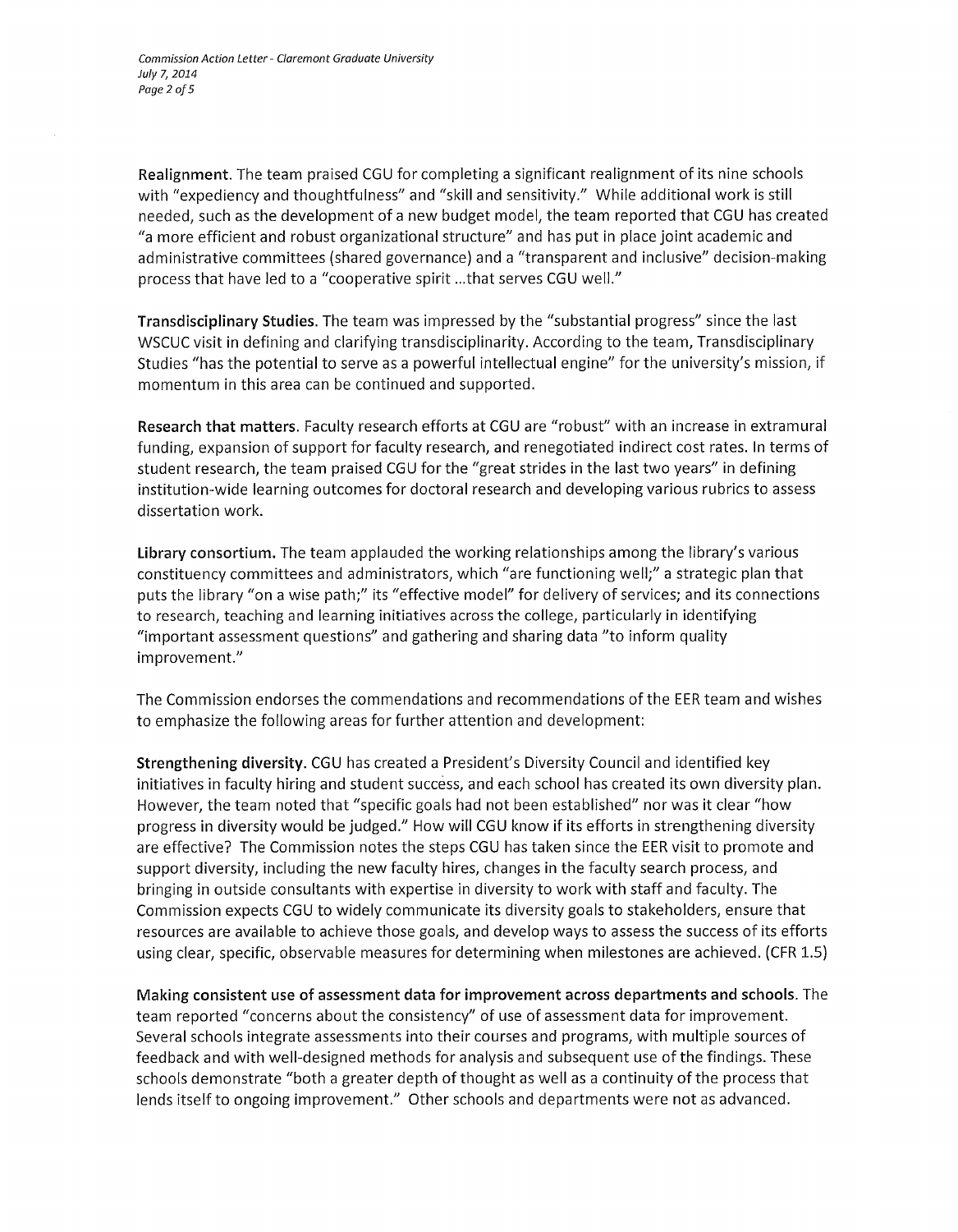*Commission Action Letter* - *Claremont Graduate University July* 7, *2014 Page* 3 *aIS* 

According to the team, use of assessment data was "uneven" across schools. CGU is expected to address the disparity in assessment efforts across the institution and ensure that all schools and departments consistently gather, analyze, interpret, and use data for improvement. (CFRs 2.6, 4.4)

Creating a strategic enrollment management plan. CGU is fee and tuition dependent and relies on enrollment to sustain itself. Efforts are underway to evaluate academic areas of strength, identify future potential growth in enrollments, and test two models for engineering the enrollment process. CGU needs to complete its Academic Program Strength Analysis and put in place a realistic strategic enrollment management plan. Such a plan, in concert with CGU's initiative to revise its marketing and branding efforts, can, as the team noted, "address some of CGU's enrollment challenges." (CFRs 3.5, 4.1)

Continuing the momentum to enhance Transdisciplinary Studies. The team lauded the {{considerable" progress in Transdisciplinary Studies since the CPR visit. To {{firm up the curricular and practical support for this compelling vision" and because of the importance of transdisciplinarity to the structure of CGU, the Commission expects CGU to take steps to support this momentum, including identifying strong leadership for the program and supplementing the small critical mass of faculty that, as the team observed, "currently give the endeavor its intellectual vitality." (CFR 2.1)

Reinstating formal faculty evaluation processes. The team learned during its visit that aspects of the faculty evaluation process have been placed on hold. Because, as the team stated, "Both constructive feedback and recognition of faculty excellence are essential for continuing engagement and improvement," CGU needs to put in place a comprehensive process for the formal evaluation of faculty. The Commission is pleased to learn that since the EER visit, CGU has launched discussions about the faculty evaluation process with faculty, faculty leadership, the deans and the trustees. The process should meet the expectations of CFR 3.2 in the 2013 Handbook, which reads in part: "Evaluation is consistent with best practices in performance appraisal, including multisource feedback and appropriate peer review. Faculty evaluation processes are systematic and are used to improve teaching and learning." (CFR 3.2 from 2013 Handbook of Accreditation)

Given the above, the Commission acted to:

- 1. Receive the Educational Effectiveness Review team report and reaffirm the accreditation of Claremont Graduate University for eight years, through June 2022.
- 2. Schedule the Offsite Review for fall 2021 and the Accreditation Visit for spring 2022.
- 3. Schedule the Mid-Cycle Review for spring 2018.
- 4. Request an Interim Report due March 1, 2017, on the following issues cited in the EER team report: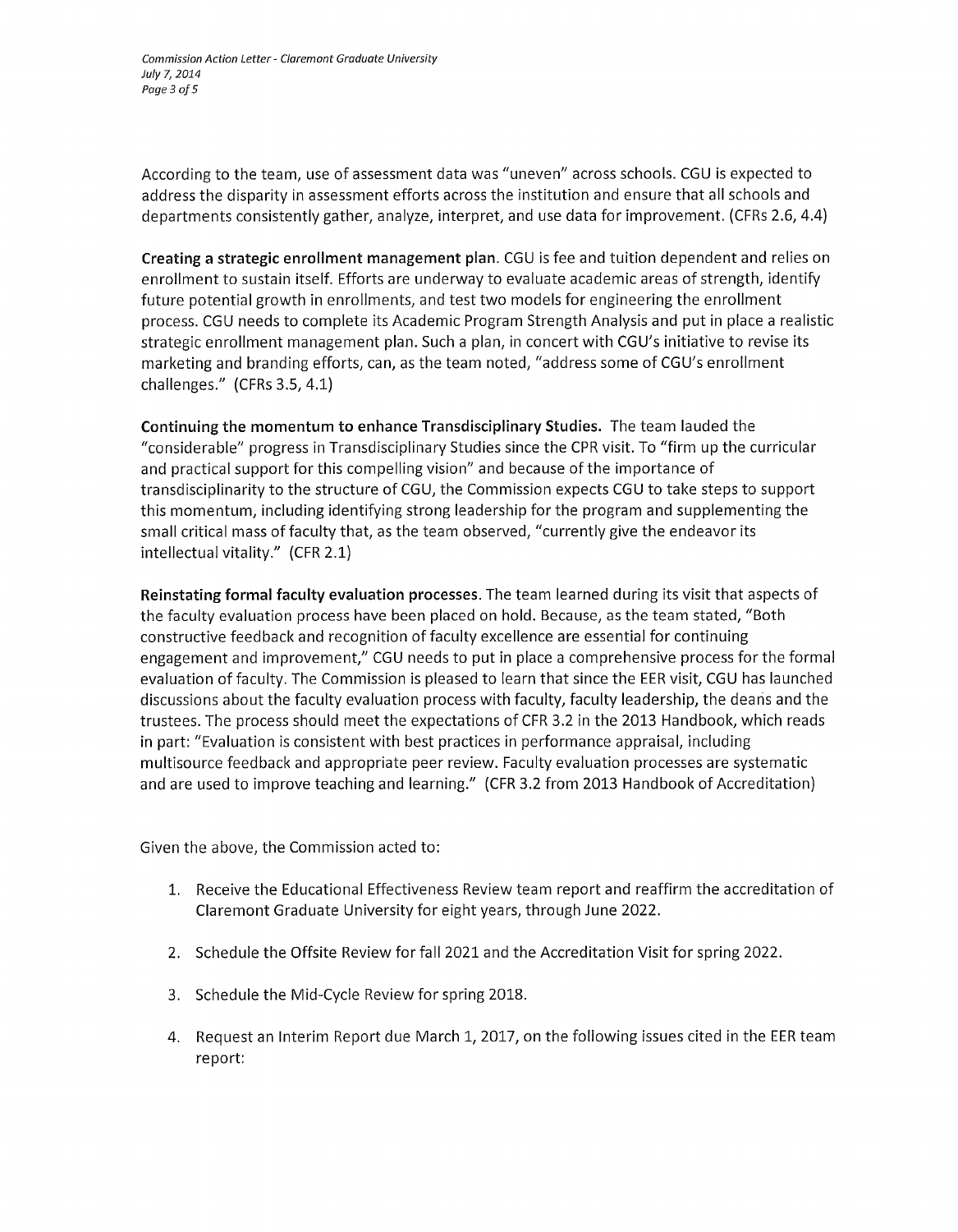- a. An update on CGU's progress in its diversity initiatives with special attention to the retention and graduation of underrepresented students.
- b. An update regarding how data gathered about student learning outcomes are used consistently across all schools and departments to guide improvement.
- c. Results of the Academic Program Strength Analysis and implications for enrollment.
- d. An update on CGU's enrollment management plan and projections for future growth.
- e. A description of the leadership and faculty in Transdisciplinary Studies.
- f. A description of CGU's faculty evaluation processes for full- and part-time faculty.

In taking this action to reaffirm accreditation, the Commission confirms that Claremont Graduate University has addressed the two Core Commitments to Institutional Capacity and Educational Effectiveness, and has successfully completed the three-stage review conducted under the 2008 Standards of Accreditation. Between this action and the time of the next review, the institution is encouraged to continue its progress, particularly with respect to student learning and success.

In accordance with Commission policy, a copy of this letter will be sent to the chair of the governing board in one week. The Commission expects that the team report and this action letter will be widely disseminated throughout the institution to promote further engagement and improvement and to support the institution's response to the specific issues identified in these documents. The team report and the Commission's action letter will also be posted on the WSCUC website. If the institution wishes to respond to the Commission action on its own website, WSCUC will post a link to that response.

Please note that the Criteria for Review (CFR) cited in this letter refer to the 2008 Handbook of Accreditation. The 2008 Handbook continues to be available on the WSCUC website at www.wascsenior.org.

As the institution works on the issues cited in this letter, it should be mindful of the expectations that it will need to meet at the time of its next comprehensive review, which will take place under the revised Standards of Accreditation and institutional review process in the 2013 Handbook of Accreditation. These expectations build on past practice and include, for example, student success; quality improvement processes such as assessment and program review; planning; and financial sustainability. However, the 2013 Handbook also includes new foci: the meaning, quality, and integrity of degrees; student performance in core competencies at the time of graduation; and institutional planning for the changing landscape in higher education. CGU is encouraged to familiarize itself with the 2013 Handbook and to approach its challenges in ways that will address both old and new expectations.

Finally, the Commission wishes to express its appreciation for the extensive work that Claremont Graduate University undertook in preparing for and supporting this accreditation review. WSCUC is committed to an accreditation process that adds value to institutions while assuring public accountability, and we are grateful for your continued support of our process.